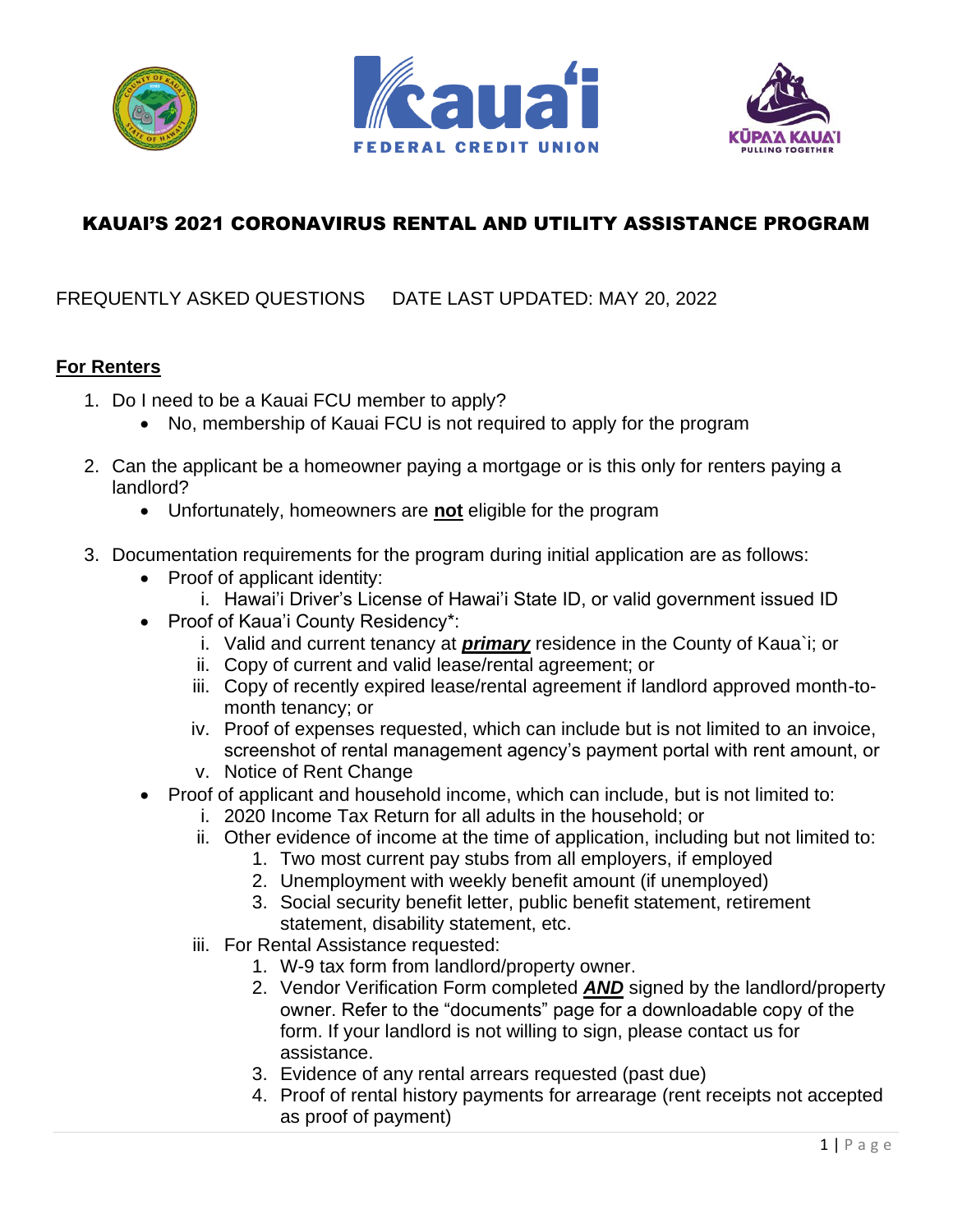





- iv. For Utility Assistance requested:
	- 1. Current, past due or shut-off utility notice.
- 4. How many months of assistance can I receive?
	- Typically, 15 months of assistance including past due rent and future rent and utilities, though more help may be available depending upon availability of funds and your circumstances.
- 5. How far back will you assist with my back rent/utilities?
	- The CRUA program started on May 10, 2021 with assistance as far back as March 20, 2020. However, any new applicants should you be requesting more than 3 months of rental arrears assistance, reason of why assistance was not sought previously will be requested
- 6. What is the maximum assistance for rent and utilities?
	- Rental assistance cap is currently \$4,500 per month. There is no monthly limit for utilities, however we are not able to pay utilities unsupported by a bill.
- 7. I am current on rent; can I get assistance for future months?
	- Yes, we can help pay up to three (3) months of future rent at a time, provided you are eligible, and funding is available.
- 8. Will the Federal/State funds I am currently receiving for unemployment be considered reportable income?
	- Yes, all taxable income must be considered.
- 9. Is the income based on your 2020 tax returns?
	- Yes. 2020 tax returns can be provided as proof of income if they are available. You are also able to provide 2021 tax returns, or current income paystubs.
- 10.I am on social security and retired. Do I have to report this, and do I qualify?
	- Yes, social security is a form of income, and you would have to report this in the application. If your social security falls below the 80% AMI income levels, and you have hardship during the COVID-19 pandemic, you may qualify.
- 11.Does everyone in my house have to report income even though they do not pay rent or participate in paying bills, and not on the lease?
	- Yes, all adults living in your household would have to report income in the application.
- 12.How do I submit a W-9?
	- A W-9 is needed from your landlord and should be attached at the same time as your application for quicker processing. If your landlord prefers to submit the forms directly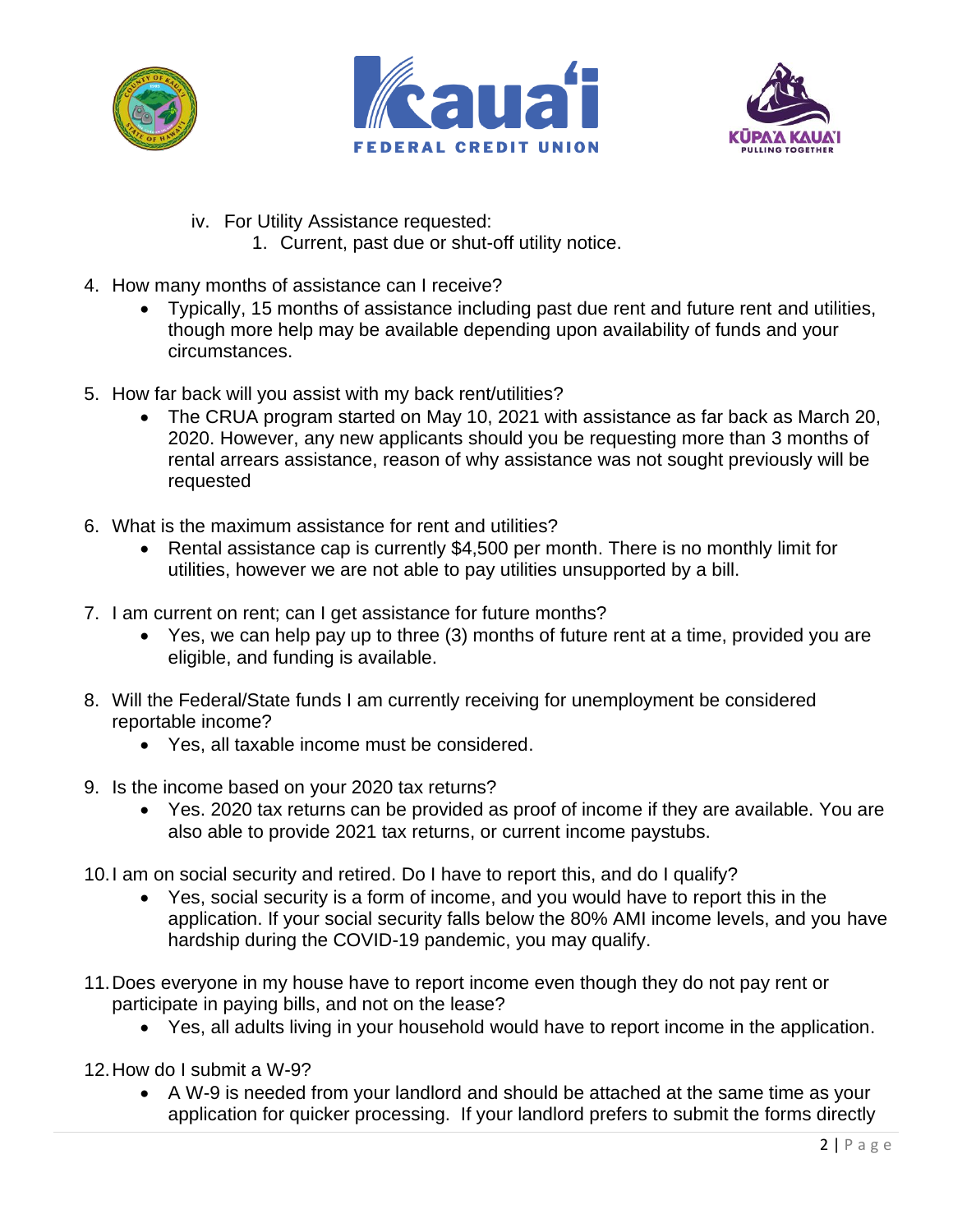





to the program, email documents to [rent@kauaicreditunion.org.](mailto:rent@kauaicreditunion.org) If your landlord does not want to participate, please contact us for further steps to help you get assistance.

- 13.Does my ID need to be current? Will you accept an expired ID?
	- If your ID has expired within the last 3 months, we are able to accept that.
- 14.What are acceptable forms of past due notices for rent from a landlord?
	- We are able to accept rent ledgers, emails and letters from a property manager or landlord. They are also required to fill out the Vendor Verification form (which is available on our website, under "documents") verifying past due rent.
- 15.What should applicants do if they do not have a copy of their lease or simply have a verbal rental agreement?
	- Written verification will be required from your landlord on who resides in their rental home, what amount is paid per month in rent, as well as property location
	- Your landlord will be required to also complete the vendor verification form and W-9 form
	- Note You will not be denied assistance solely because you cannot get your landlord to submit the documentation

16.What if I do not have a past due notice from landlord?

- The landlord will need to fill out the vendor verification form that will show proof of past due months, if any are requested.
- 17.If I am related to the owner of the house I am renting from, can I still apply?
	- Yes, you are still able to apply. A lease agreement is required, with the W-9 and vendor verification form completed by the landlord.
- 18.What is needed for self-employment?
	- 2020/2021 federal tax documents: 1040 form & Schedule(s) C, E, and/or F if applicable.
- 19.I have been on unemployment for a year, but recently went back to work. Do I have to be past due on rent to be eligible for rental assistance?
	- No, you do not have to be past due on rent to apply. You may apply for 3 months of prospective (future) rent. Approval for future rent is subject to the availability of funds and AMI qualification.
- 20.Is "financial assistance" (public assistance) considered income and required to be reported?
	- Yes, is it required to be reported in the application as part of your household income.
- 21.How are you implementing the federal priority for less than 50% AMI or unemployed for 90 days prior to application?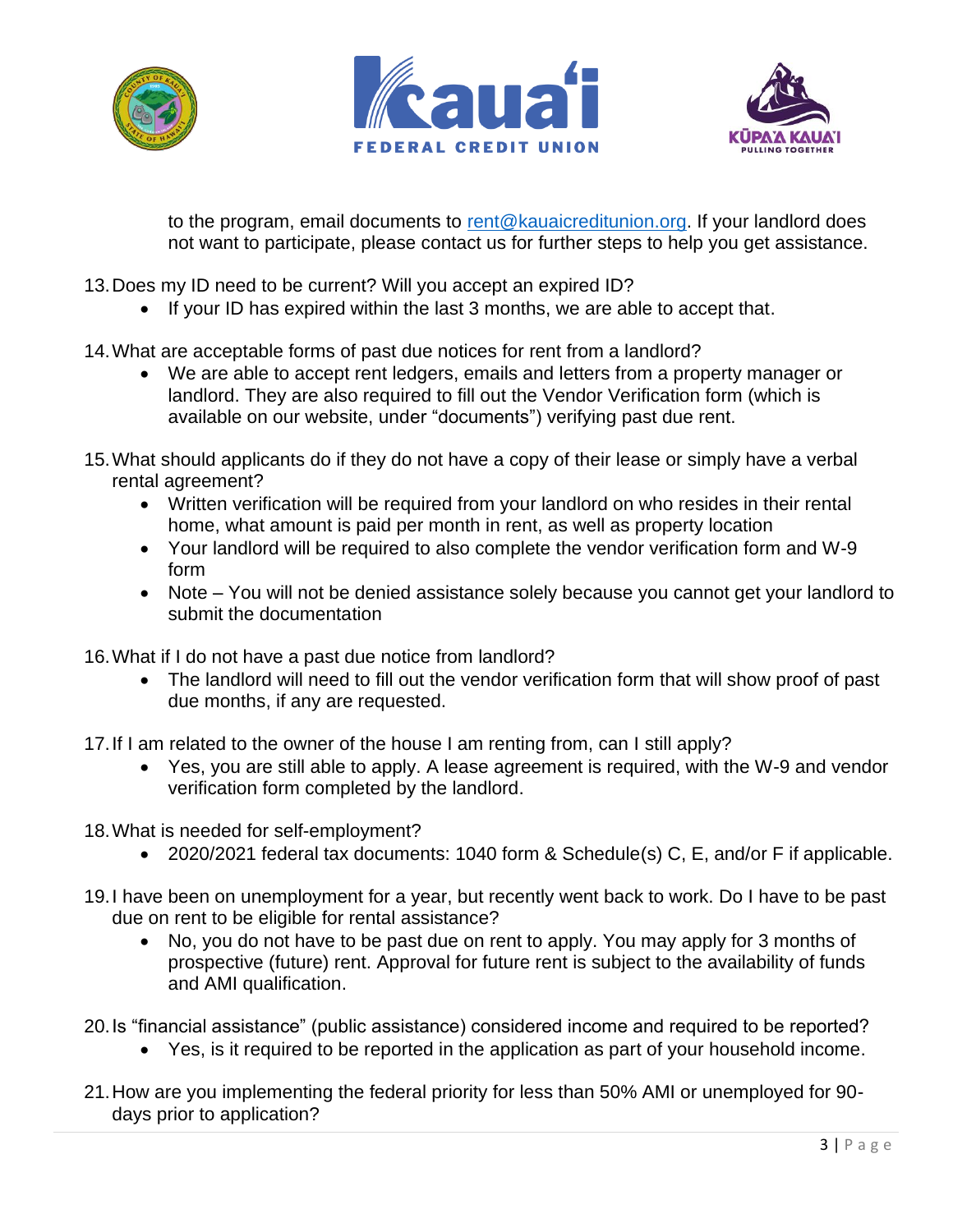





• The system will calculate the total household income and prioritize income of 50% or less in AMI.

|   | Size of Household   Annual Income Limit to Qualify |
|---|----------------------------------------------------|
|   | \$63,850                                           |
| 2 | \$73,000                                           |
| 3 | \$82,100                                           |
|   | \$91,200                                           |
| 5 | \$98,500                                           |
| 6 | \$105,800                                          |
|   | \$113,100                                          |
| 8 | \$124,000                                          |
| 9 | \$131,500                                          |
|   | \$139,000                                          |

# **Household Size 80% AMI Income Limits**

## **How to Calculate Annual Median Income (AMI) example:**

- 2020 or 2021 tax return add adjusted gross income for each household member
- Add your last two (2) paychecks together, then multiply it by 12 (if paid twice a month) to calculate your AMI.

\*\*If you get paid weekly, add the four (4) paychecks together

## **Example:**

\$500 (1<sup>st</sup> paycheck) + \$450 (2<sup>nd</sup> paycheck) = \$950 (monthly income) \$950 (monthly income)  $x$  12 months = \$11,400 (annual income)

- 22.As a business owner, whose monthly income varies based on sales, how do I calculate yearly income if it is different monthly?
	- Utilize your 2020 or 2021 tax return, if completed
	- Calculate your two (2) most recent pay stubs for you and any other household members. Add the amounts together and multiply 12 to calculate your annual income.
- 23.I am currently a Section 8 housing recipient. Do I still qualify for this program?
	- Yes, for the portion that is not covered by Government subsidy and have rent or utilities in arrears.

\*\*Section 8 recipients are strongly encouraged to report income loss or financial hardship to the Housing and Urban Development (HUD) office for a re-examination of income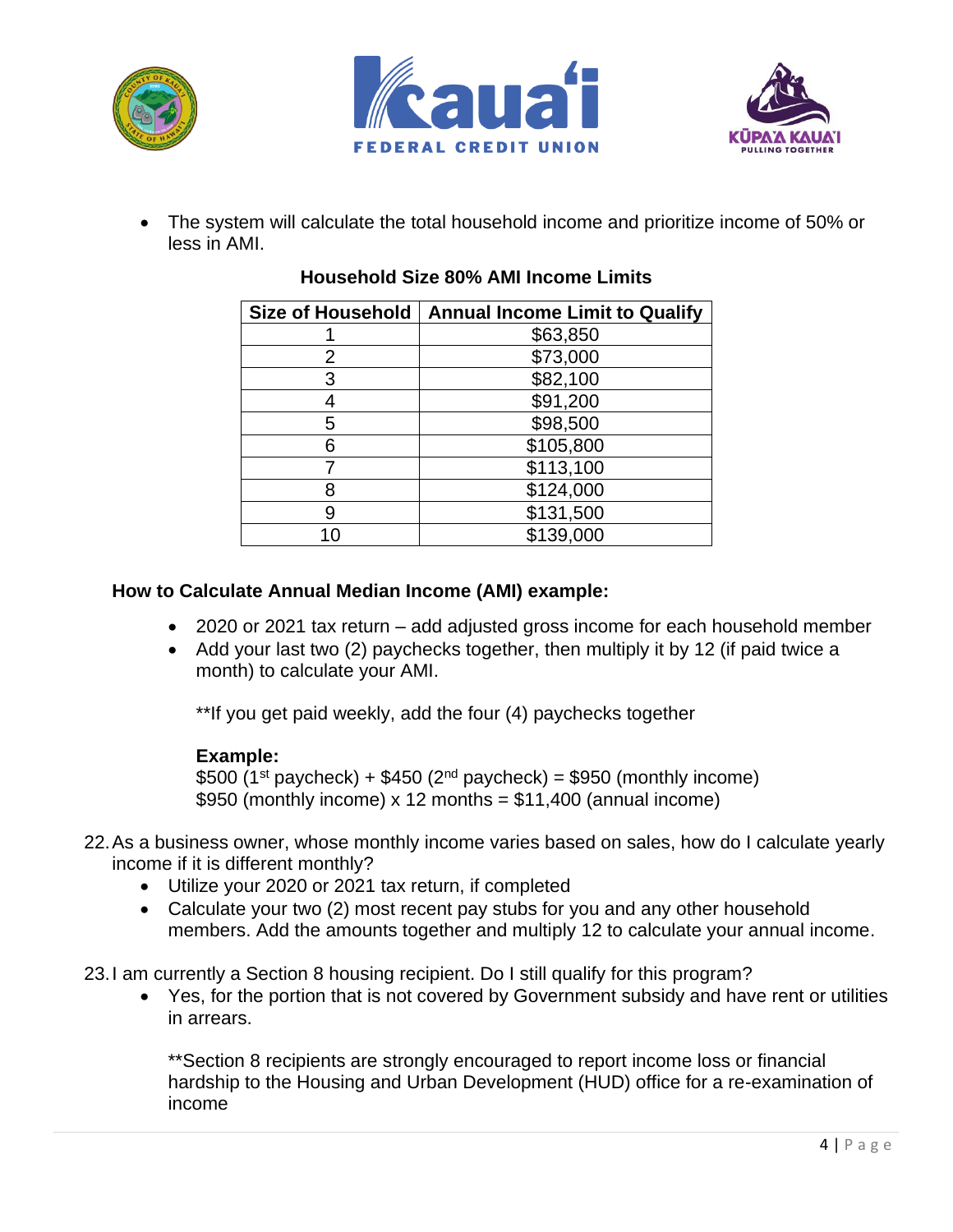





- 24.I paid rent when the pandemic began, but it really exhausted my funds.
	- a. Can this program pay for past rent payments?
	- b. If a month was paid several weeks late, does that month count?
		- The CRUA program cannot reimburse you for past rental payments already made. This program can help you pay rental arrearage that is still due and, in some instances, future rent.
- 25.Am I still eligible for assistance if I am behind on rent and moving to a cheaper place?
	- Yes, if you meet program requirements and provide correct documentation for past due rent along with the required forms

\*\*Be advised that we cannot double fund for the same month

- 26.If I changed rentals and the amount of rent changed, can I still apply for assistance?
	- Yes, if you can provide a lease agreement for new residency and meet other requirements

\*\*Be advised that we cannot double fund for the same month

- 27.If I live in a household with roommates and one is behind in paying their portion of the rent, do they still qualify?
	- Yes, the individual who is applying is required to submit all required documents for themselves and their households only, along with all required landlord or property management documentation.
- 28.If a person is not behind in rent but is still financially struggling and lost income due to COVID-19, are they eligible?
	- Yes. This program is available for those who have hardship during the COVID-19 pandemic. You are eligible for utility assistance if you have any past due utilities. You are still able to apply for assistance for future rent assistance, up to three (3) months, should funding be available.
- 29.Do roommates count as household members?
	- Yes, if they are part of your household. Roommates may apply separately when rental agreements and finances are separate. For example, roommates who sublet a room may apply separately, but only for the portion that they are responsible for.

30.If I select Jan 2022 on my application, will it think that I am wanting all of 2021?

• No, you must select which months you are requesting assistance.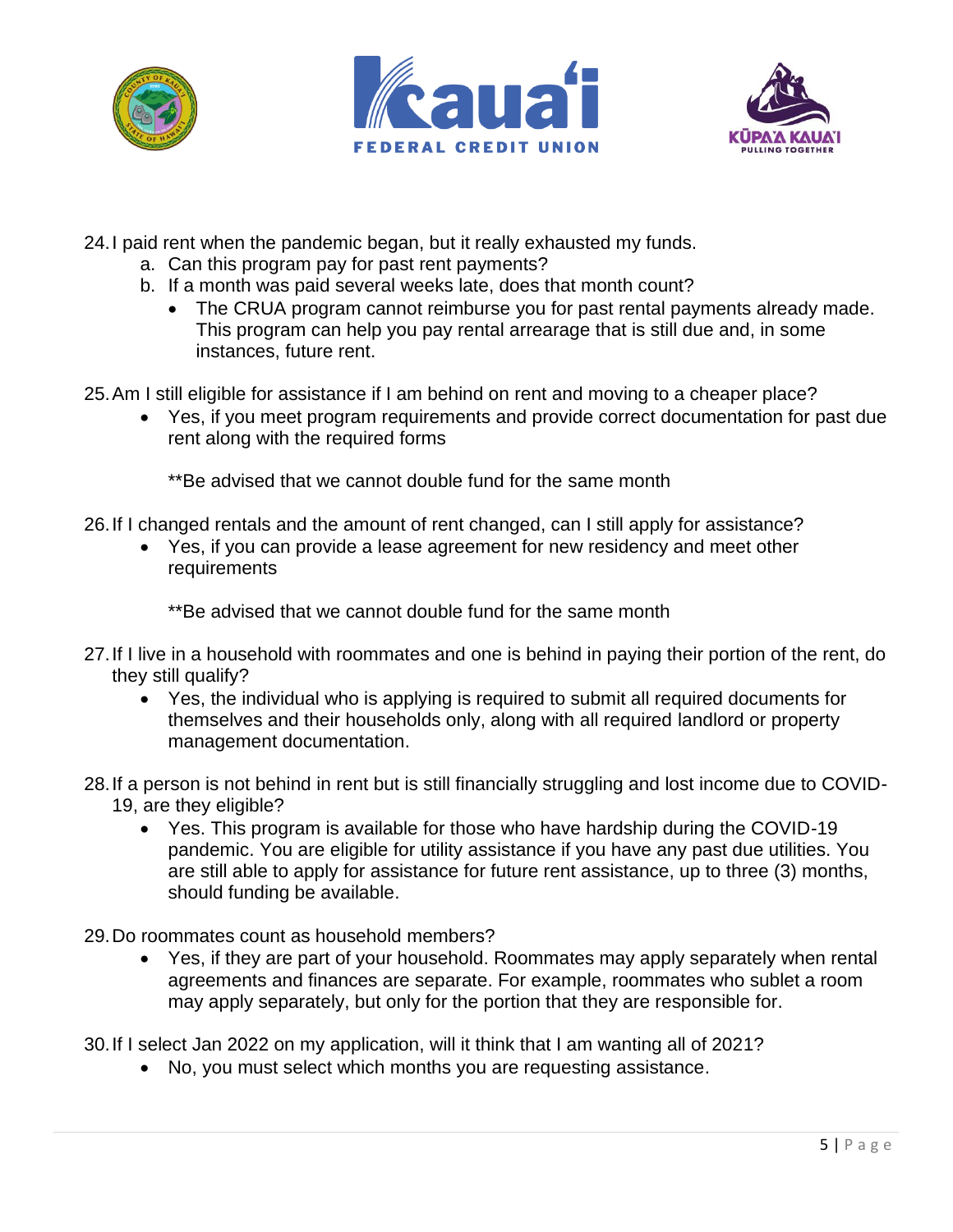





- 31.What is the lag time between the completion of the application and the landlord receiving funds?
	- Based on funding availability, checks will be cut 7-10 business days after application approval and then mailed through USPS to the landlord.
- 32.Who receives the check?
	- Payments will be mailed to the landlord/property manager and/or utility company listed on the application directly.
- 33.Is the continued hardship form sent in the mail or email?
	- A recertification form would be required after the initial application has been completed and approved. The recertification form will be required when requesting assistance towards future months beyond your initial application. Additional income documents may be required. The recertification form is available online under the documents tab at [www.kauairenthelp.com](http://www.kauairenthelp.com/)
- 34. I applied a year ago, can I still receive rent now?
	- Yes. If you qualify based on your AMI levels, and are still experiencing hardship due to the COVID-19 pandemic you may qualify. You can reach back out to us to submit a recertification form for your current rent situation.

#### **For Utility Assistance paid by renters**

- 1. What utilities are eligible for assistance?
	- Electric, water\*, natural gas, and sewer
		- \* Program excludes agriculture water usage payments
- 2. What is the maximum assistance for utilities?
	- Utility assistance has no cap per month and is for past due and current unpaid bills.
- 3. How is an "approved applicant" with utilities in arrears defined?
	- Utilities in arrears means past due, current unpaid, and potentially in disconnect status.
- 4. Can you apply for assistance for utilities even if you are not past due?
	- This program is to assist those who are past due/currently due with unpaid utilities. We can't project your future utility usage and can only fund what has been billed.
	- This is NOT an autopay program. We do not have the ability currently to obtain your utility bills directly, and do need your assistance in supplying that to us monthly for payment.
- 5. Does internet count as a utility?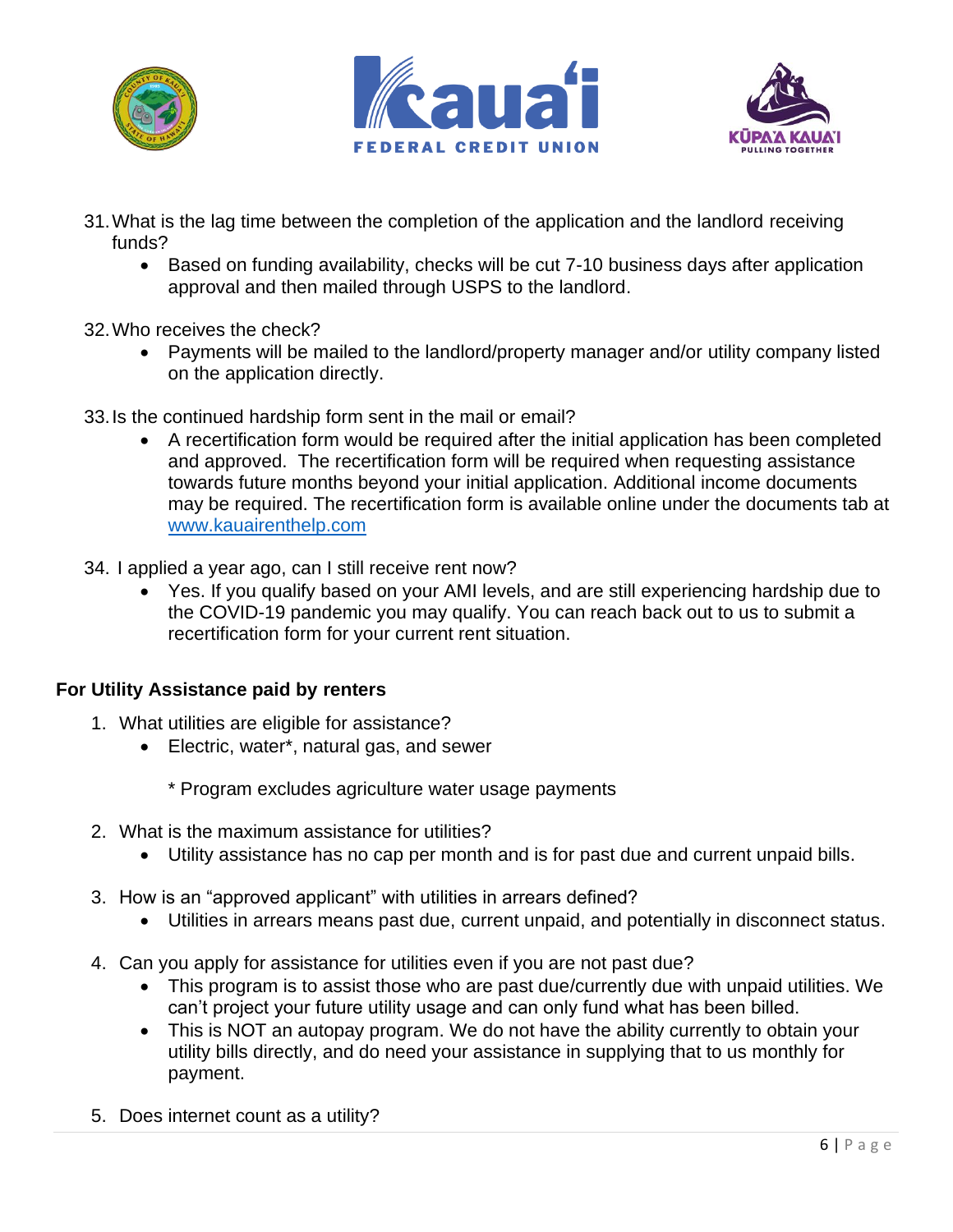





- As result of the recent announcement of the EMERGENCY BROADBAND BENEFIT PROGRAM, internet costs are no longer going to be considered as part of this program. Please refer to the following website for more details.<https://broadband.hawaii.gov/ebb/>
- 6. If my landlord bills me separately for utilities, will you expect a bill from them, or does it have to be from the company?
	- Payment would be totaled with your rental assistance portion. We cannot pay utilities to the landlord. We would need verification from landlord stating you pay him separately for utilities.
- 7. I am behind on my utility bill; would I just take a picture of the bill and send it as an attachment with the application?
	- Yes, a clear picture of the utility bill that includes the applicant's name, account information, and amount due is acceptable.
- 8. I am self-employed and my home electricity bill is in the business' name, what complications does that bring?
	- Unfortunately, business accounts do not qualify for this program.

## **For Landlords & Property Managers**

- 1. Do I need to be a Kauai FCU member to apply?
	- No, membership of Kauai FCU is not required to receive funds from this program
	- If you are a member of Kauai FCU and would prefer to have rent funds direct deposited to your Kauai FCU account, let your tenant's Intake Specialist know. We will require an ACH authorization form filled out.
- 2. Can the applicant be a homeowner paying a mortgage or is this only for renters paying a landlord?
	- This program is specifically for renters paying a landlord or property manager.
- 3. What do you need from me as a landlord/property manager?
	- Landlord/Property Manager must complete a "Vendor Verification Form". These forms will be available on our website, [www.kauairenthelp.com.](http://www.kauairenthelp.com/) Landlords also need to fill out a W-9 form (blank form available on our website) and you must submit both with your application. Note – established property managers do NOT need a W-9 form.
	- Being unable to secure participation or cooperation from the landlord/property manager does not automatically disqualify an applicant from the program